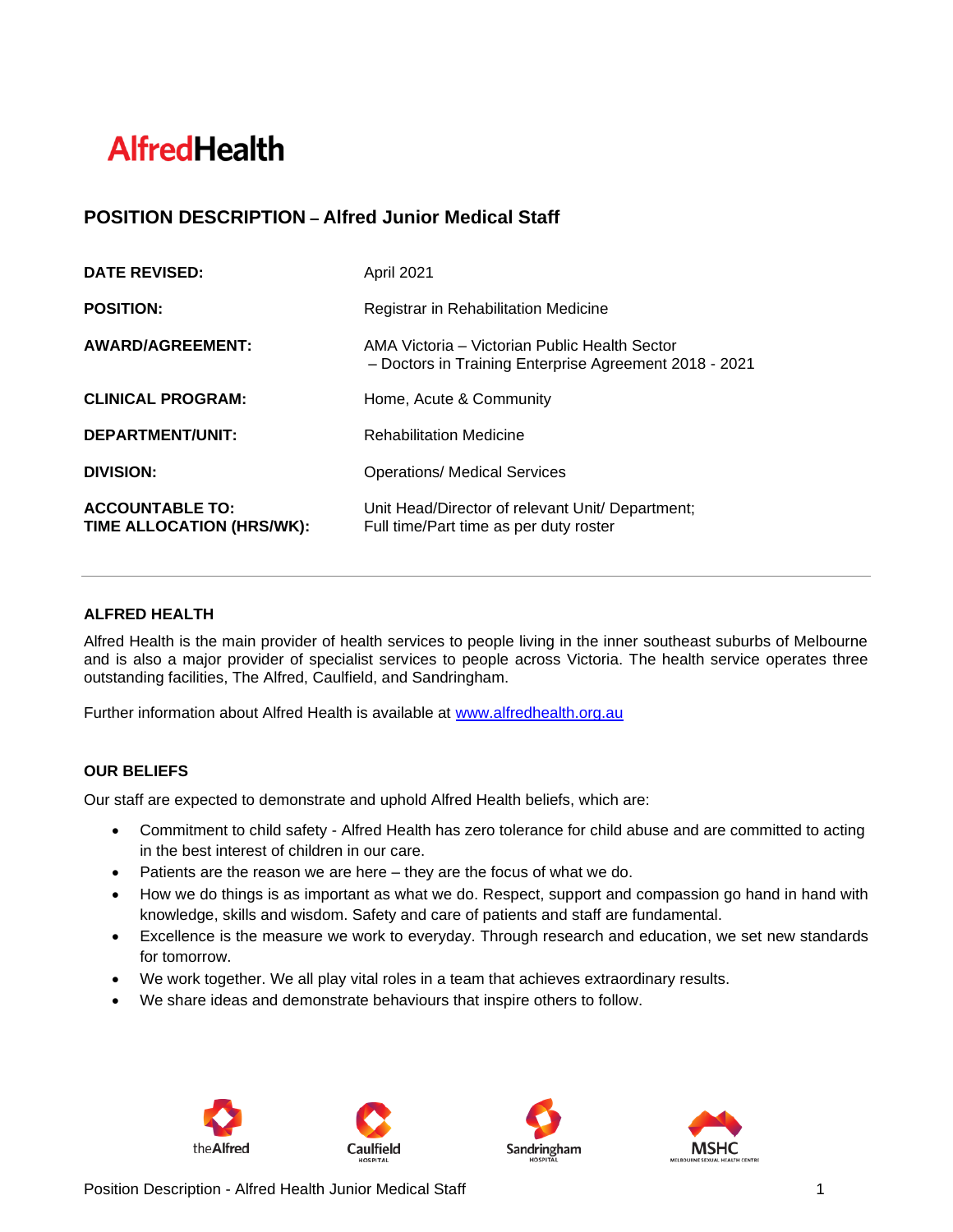#### **DEPARTMENT**

Details of each Clinical Department are as outlined on the [Alfred Health website under "Services and Clinics".](https://www.alfredhealth.org.au/services/)

#### **POSITION SUMMARY & LEARNING OBJECTIVES**

This role is that of a Registrar within the Rehabilitation Medicine Department, located at Alfred Health, or on rotation to other Health Services.

This role has the key responsibility for co-ordinating the day to day work of the Unit and supervision of more junior medical staff and managing their duties. The placement is designed to provide appropriate exposure and experience to enable the doctor to attain the required skills and knowledge for that term in that discipline. In addition, skills progression should assist the registrar to meet the requirements of specialist training programs.

Learning objectives are described within the relevant specialist college training requirements and learning objective documents.

Each unit has specific requirements which are provided in the individual unit handbook, available on the Alfred Health Connect intranet Doctor [resources](https://alfredhealthconnect.sharepoint.com/Resources/HMOResources/Pages/Home.aspx) page. **It is most important that the relevant unit handbook be read upon appointment prior to each rotation.**

#### **KEY RESPONSIBILITIES**

The clinical role of the fellow and registrar clearly overlap; however, the fellow should act as an adviser and mentor to the registrar (and also resident). The fellow and registrar are expected to interchange their clinical duties to ensure that both training and patient care is optimal

- Responsibility for decisions re-management and leading daily ward rounds including total patient care within unit under the consultant supervision
- Co-ordinating the day to day work of the Unit
- Close liaison with Unit SMS, particularly regarding patients requiring operative treatment
- Key responsibility for:
	- $\circ$  Assessing all patients on presentation and in the Emergency Department in a timely manner. Some duties may be delegated to resident staff (eg admission notes, drug charts, investigation ordering etc)
	- o Diagnosis and treatment plan, including theatre if required
	- o Initiating, implementing and monitoring management of patients under supervision, incorporating the appropriate testing and investigation
	- o Ensuring that results of investigations are available and known
	- o Liaising regularly and as direct contact with the consultant
	- o Escalation to consultant of patients concerns, consistent with Alfred Health Consultant Notification and Escalation of Care guidelines
	- $\circ$  Organising and managing daily ward round (This is often independent of the consultant ward round)







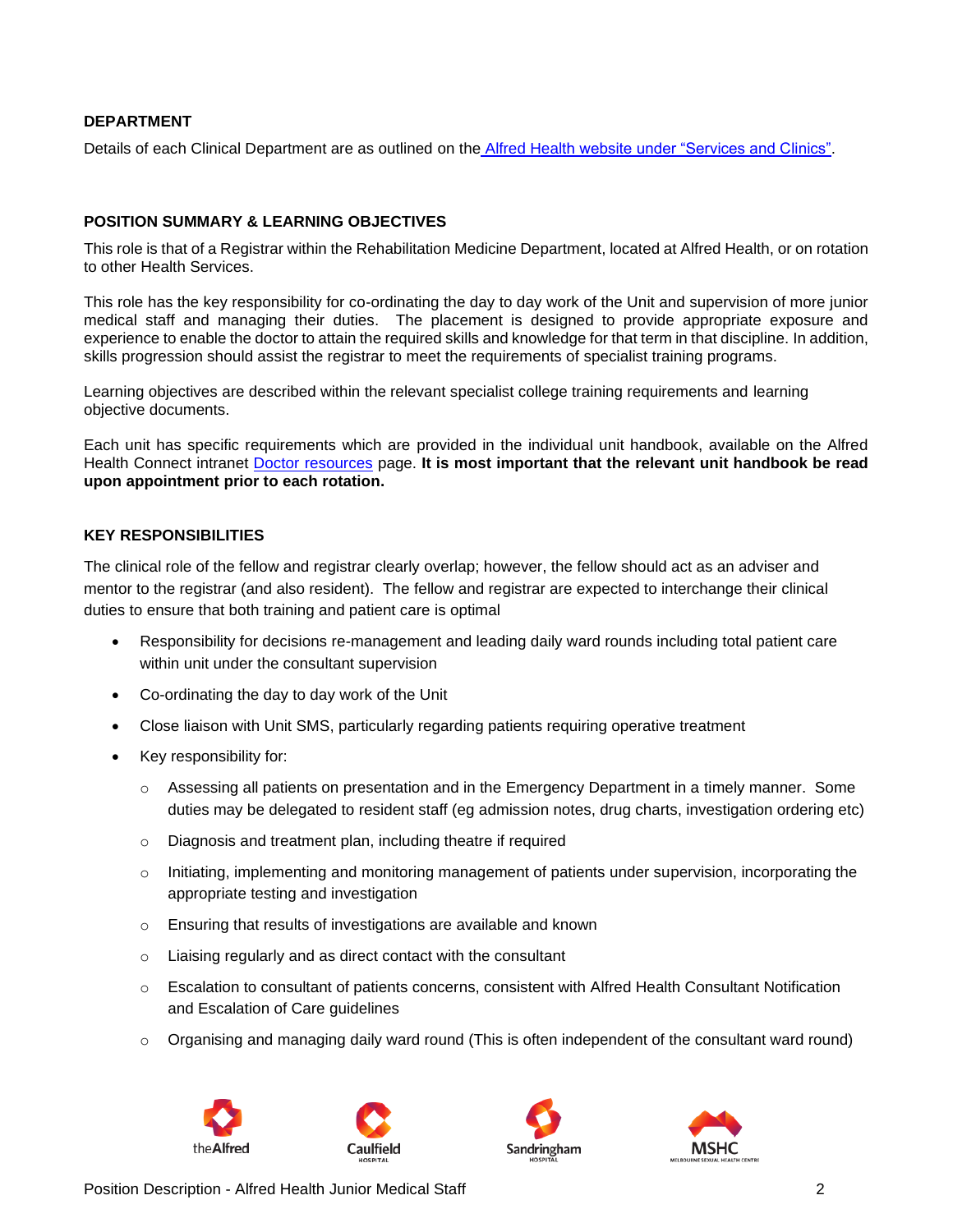- $\circ$  Attendance and, in certain circumstances, running of Code Blue and MET calls
- o Ensuring timely discussions with patients and their family, providing counselling and support where required
- o Accepting referrals from other units (including Emergency) seeking speciality input and ensuring these are seen in a timely manner and referred promptly to a member of the SMS
- Supervision of more junior medical staff within the Unit education of junior staff in clinical management and procedural techniques (where the Fellow is appropriately skilled).
- Thoroughly and promptly correlate and document in the health record the relevant patient information in an appropriate and ongoing manner, from the initial assessment, differential diagnosis, investigations, treatment plan and clinical progress;
- Regularly review patient objectives, interpretative, physical and mental status, including the development and communication of a discharge plan from the time of admission;
- Succinctly record the above in the discharge summary at the time of discharge and ensure that it is completed and verified within two working days and that the ward clerk is informed that it is ready to be sent to the GP;
- Appropriately liaise with all staff involved in the care of the patient, including communication and referrals necessary for ongoing care post-discharge;
- Participate in operating theatre or other procedural sessions as rostered and required, primarily as an assistant; perform certain procedures as appropriate under direct supervision with the supervisor present;
- Foster rapport and good communication using appropriate language, written or verbal, with the patient and other parties as required, including contact with the referring Medical Practitioner;
- Use technology appropriately, with cost benefit and potential patient benefit and complications considered;
- Counsel and support patients and their families or carers;
- Fulfil duties as outlined in the "duty roster" of the post undertaken;
- As a representative of the health service and the medical profession, present a professional appearance and demeanour at all times;
- Continually update and extend personal medical knowledge and skills, regularly attend clinical and educational meetings and remain familiar with current medical literature
- Participate in Program /Departmental/Unit Quality Improvement and audit activities
- Perform other duties as agreed to and as required on occasions by Medical Workforce in relation to cover of other junior medical staff due to illness, bereavement or other unplanned leave.
- Undertake research activities commensurate with the role

## **SUPERVISION**

#### **Alfred Health Approach**

All junior medical staff (including Fellows) at Alfred Health work under supervision. Supervision can be either direct or indirect and MUST be provided by a more senior doctor. In the case of a Fellow, the supervision is provided by a consultant. The nature of the supervision provided will depend on the complexity of the care being delivered and the experience of the junior doctor.







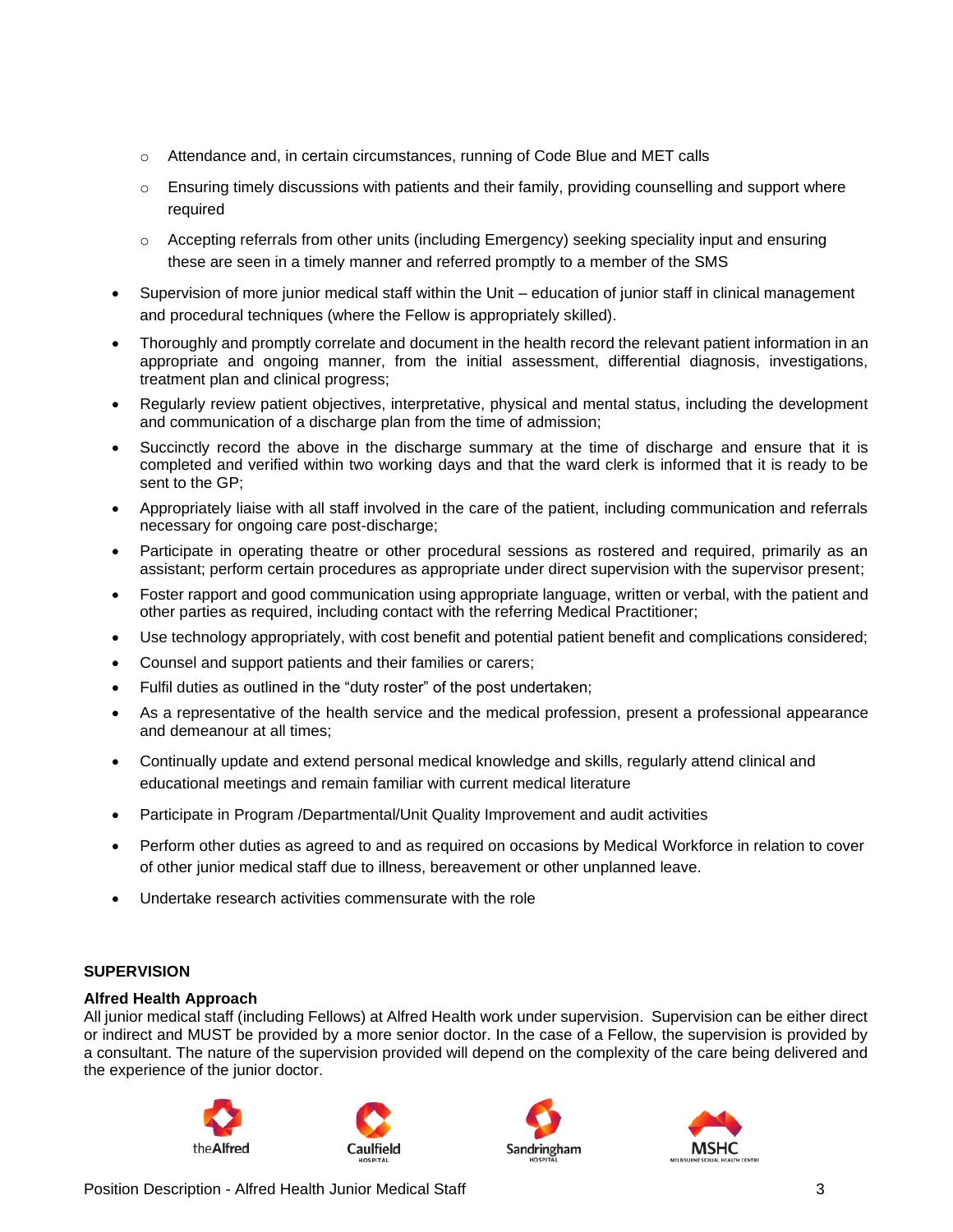Direct supervision is defined as supervision where the designated supervisor is either present where the care is delivered or is on-campus and available within a few minutes.

Indirect supervision occurs where the designated supervisor is not present but available by telephone for advice and to attend in accordance with Unit and Alfred Health requirements.

Fellows may work under both direct and indirect supervision.

The Alfred Health approach should not be confused with the Medical Board of Australia supervision guidelines for limited registration which apply to the registration requirements of international medical graduates (*Supervised practice for international medical graduates, January 2016) [http://www.medicalboard.gov.au/Registration/International-Medical-Graduates/Supervision.aspx\)](http://www.medicalboard.gov.au/Registration/International-Medical-Graduates/Supervision.aspx)).*

## **SCOPE OF PRACTICE**

**Scope of practice** is the extent of an individual medical practitioner's approved clinical practice within a particular organisation based on the individual's credentials, competence, performance and professional suitability and the needs and capability of the organisation<sup>1</sup>

Fellows should be proficient in most of the skills and procedures outlined in the *Australian Curriculum Framework for Junior Doctors* (ACF version *3.1* 2012) Further information is available at [www.cpmec.org.au/page/acfjd-project.](http://www.cpmec.org.au/page/acfjd-project)

#### **Core Scope of Practice for Junior Medical Staff**

#### This includes

Venepuncture; IV cannulation; Preparation and administration of IV medications; injections and fluids; Arterial puncture in an adult; Blood culture (peripheral); IV infusion including prescription of fluids; IV infusion of blood and blood products; Injection of local anaesthetic to skin; Subcutaneous injections; Intramuscular injections; Performing and interpreting ECGs; Performing and interpreting peak flow; Urethral catheterisation in adult males and females; Airway care including bag mask ventilation with simple adjuncts such as pharyngeal airway; Wide bore NGT insertion; Gynaecological speculum and pelvic examination; Surgical knots and simple suture insertion; Corneal and other superficial foreign body removal; Plaster cast/splint limb immobilisation.

#### **Advanced Procedures and Skills –**

**Fellows must NOT undertake any advanced procedures without direct supervision unless there is specific authorisation from a consultant from the relevant Unit.** These procedures include joint aspiration; laryngeal mask & ETT placement; complex wound suturing; proctoscopy; lumbar puncture; fine bore NG feeding tube insertion.

• **Procedures requiring specific credentialing** include: intercostal catheter insertion, central venous line insertion, fine bore nasogastric tube insertion, Biers blocks, as well as specific procedures approved by Heads of Unit for limited operating rights.

#### *Please note insertion of fine-bore nasogastric tubes and large-bore intercostal catheters requires specific credentialing at Alfred Health. You must not insert these unless you have been formally credentialed to do so.*

**Advanced Skills –** e.g., secondary trauma survey, papilloedema identification, slit lamp examination, intra ocular pressure estimation. For neonatal and paediatric resuscitation, Fellows who are specifically credentialed to do so,

<sup>1</sup> ACSQHC, *Standard 1 Governance for Safety & Quality in Health Service Organisations*, October 2012







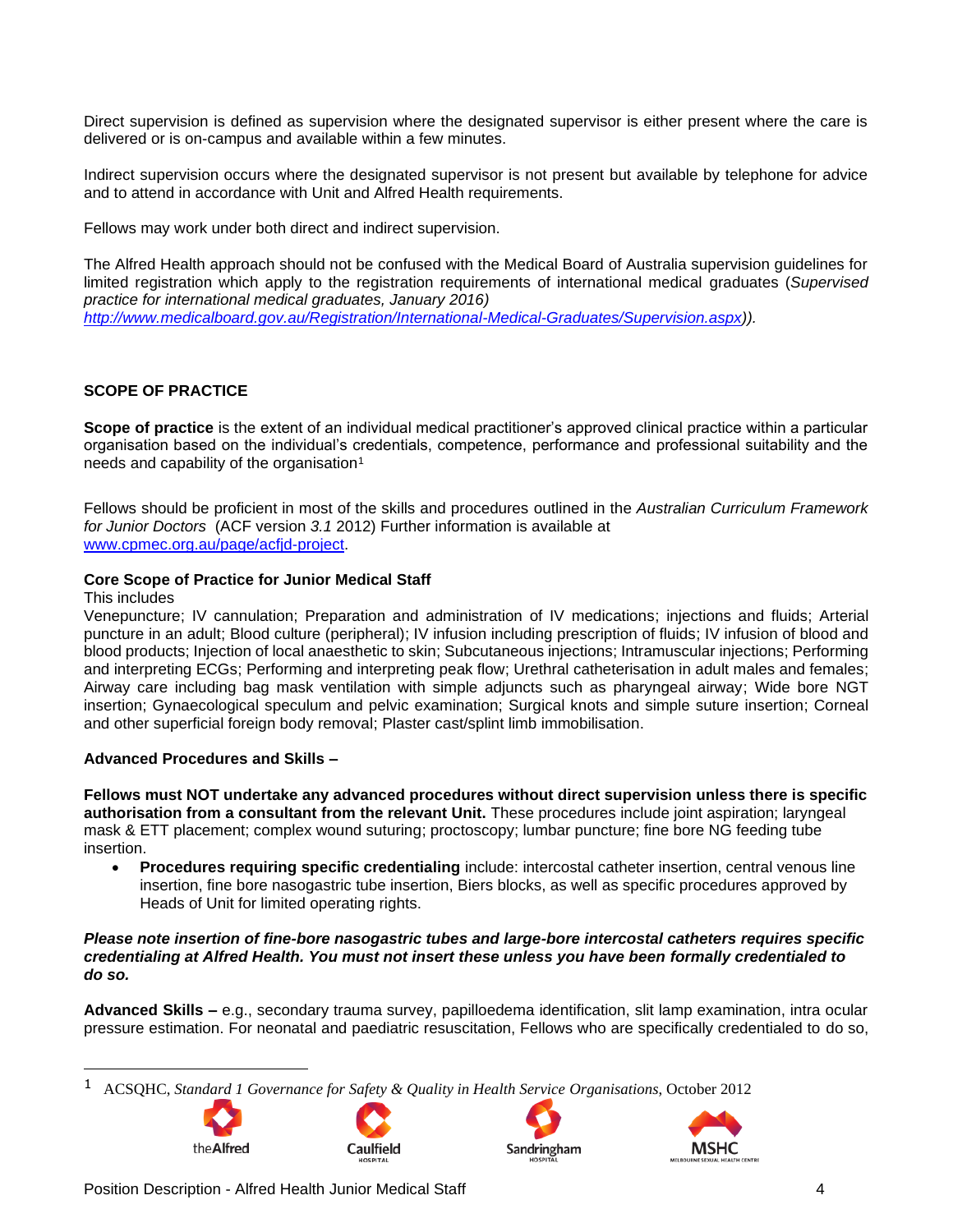can undertake full resuscitation. Others can commence basic resuscitation until more senior staff attendance unless specifically credentialed for neonatal and paediatric resuscitation.

Fellows should ensure that they have undertaken the appropriate training and been deemed proficient when using **advanced skills.**

#### **It is recognised that not all the advanced procedures and skills listed above apply to Fellows in the Colorectal Surgery Unit.**

#### **College Standards**

For more specific information on scope of practice, refer to the relevant College publications related to training and specific College curricula, which detail expected learning outcomes and/ or competencies at various stages of training.

#### **Alfred Health Consultant Notification and Escalation Requirements**

Fellows play a pivotal role in informing senior medical staff (SMS) of important changes in their patients' conditions. Registrars must adhere to and support the following Alfred Health guidelines:

- [Consultant Notification Policy;](http://prompt:89/Search/download.aspx?filename=1149611/1149636/11434412.pdf) and
- **Escalation of Care Guideline:**

and must encourage other junior medical staff and nursing staff to escalate concerns appropriately.

## **SCOPE OF PRACTICE IN OPERATING THEATRE SUITES/ PROCEDURE ROOMS/ ENDOSCOPY**

The section below applies to Fellows that are working in these areas.

Surgical Registrars/Fellows have responsibilities in the Operating Theatre Suites and related areas but *only under the direction and supervision of the designated Specialist Surgeon*. Registrars/Fellows have important obligations to keep the designated Specialist Surgeon informed about the patients under that Specialist's care. This includes discussion re cases on lists prior to finalisation of lists.

**Every theatre list must have a documented designated Specialist Surgeon responsible for that list. Fellow lists with no nominated supervising surgeon are not permitted. If there is no nominated surgeon on the theatre list, the Theatre Nurse Manager should seek clarification from the Head of Unit prior to the list commencing.** 

The scope of practice, if any, that can be extended to each individual surgical registrar/ fellow without the direct supervision of a Specialist Surgeon is determined by the Unit Head/ Director. This will usually involve the Unit Director/Head or senior delegate undertaking the following:

- Discussion with the trainee regarding his/her clinical experience and competence; and/or
- **■** Logbook review; and/or
- Consultation with the trainee's previous supervisor: and/or
- Personal observation in the operating theatre.

The review of this information and the determination of scope of practice without direct supervision should be made in accordance with the *[Credentialing of Procedural Trainees](http://prompt:89/Search/download.aspx?filename=1149611/1149645/22405163.pdf)* guideline.

Registrars/Fellows may not undertake a broader scope of practice than they have officially been granted by Alfred Health. However, Registrars/Fellows should not feel compelled to undertake procedures without direct supervision where they are not comfortable with the circumstances of a particular case.







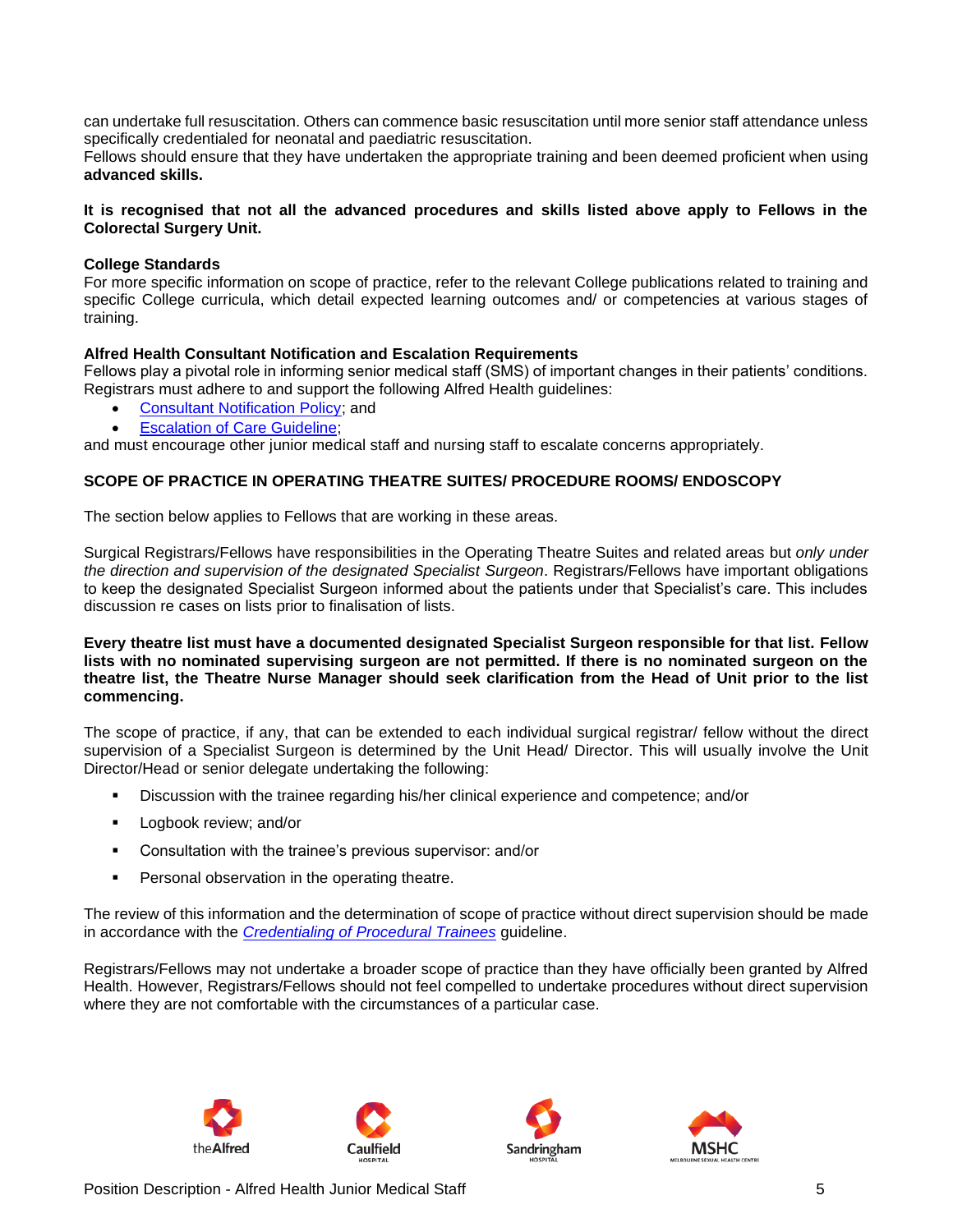The determination and documentation of scope of practice for surgical Registrars/Fellows should be reviewed 6 monthly<sup>2</sup>.

In exceptional (e.g. emergency) circumstances, a surgical Registrar/ Fellow may undertake a procedure for which they are not formally credentialed, upon verbal advice from the Unit Director/Head or his/her delegate and the anaesthetist in charge (and consultant back-up must be available). If this addition is agreed, it must then be formally added to the Registrar/Fellow's credentialing within 24 hours of the procedure.

To be credentialed for upper GI+/or lower GI endoscopy credentialing, the trainee's Conjoint Committee log book must be reviewed by the Head of Unit and the trainee must have completed all required procedures to achieve Conjoint Committee certification before they can undertake endoscopy under indirect supervision. The Head of Unit must also inform the Head of Endoscopy.

## **QUALITY, SAFETY, RISK and IMPROVEMENT**

- Maintain an understanding of individual responsibility for patient safety, quality & risk and contribute to organisational quality and safety initiatives.
- Follow organisational safety, quality & risk policies and guidelines.
- Comply with the Alfred Health principles of Timely Quality Care (TQC).
- Maintain a safe working environment for self, colleagues and members of the public and comply with Alfred Health's Code of Conduct and Unacceptable Behaviour in the Workplace policy.
- Escalate concerns regarding safety, quality & risk to appropriate staff member, if unable to rectify yourself.
- Promote and participate in the evaluation and continuous improvement processes.
- Comply with principles of Patient Centred Care.
- Comply with Alfred Health mandatory training and continuing professional development requirements.
- Comply with requirement of National Safety & Quality Health Service Standards and other relevant regulatory requirements.
- Adhere to Alfred Health infection control policies and procedures including Hand Hygiene, aseptic technique and peripheral line guidelines.

## **OTHER REQUIREMENTS FOR ALL ALFRED HEALTH STAFF**

- Provide more junior medical staff working in the Unit with appropriate supervision, training and instruction in accordance with Unit requirements and Alfred Health policies.
- Ensure compliance with relevant Alfred Health clinical and administrative policies and guidelines.
- Comply with relevant privacy legislation.
- Protect confidential information from unauthorised disclosure and not use, disclose or copy confidential information except for the purpose of and to the extent necessary to perform your employment duties at Alfred Health.
- Comply with Alfred Health medication management and medication safety policies and guidelines.
- In this position you must comply with the actions set out in the relevant section(s) of the OHS Roles and Responsibilities Guideline.

<sup>2</sup> ACSQHC, *Credentialing health practitioners and defining their scope of clinical practice: A guide for managers and practitioners*, December 2015









Position Description - Alfred Health Junior Medical Staff 6 6 6 6 6 6 6 6 7 6 6 6 6 7 7 6 6 6 7 7 7 8 7 7 8 7 7 8 7 7 8 7 7 8 7 7 8 7 7 8 7 7 8 7 7 8 7 7 8 7 7 8 7 7 8 7 7 8 7 7 8 7 7 8 7 7 8 7 7 8 7 7 8 7 7 8 7 7 8 7 7 8